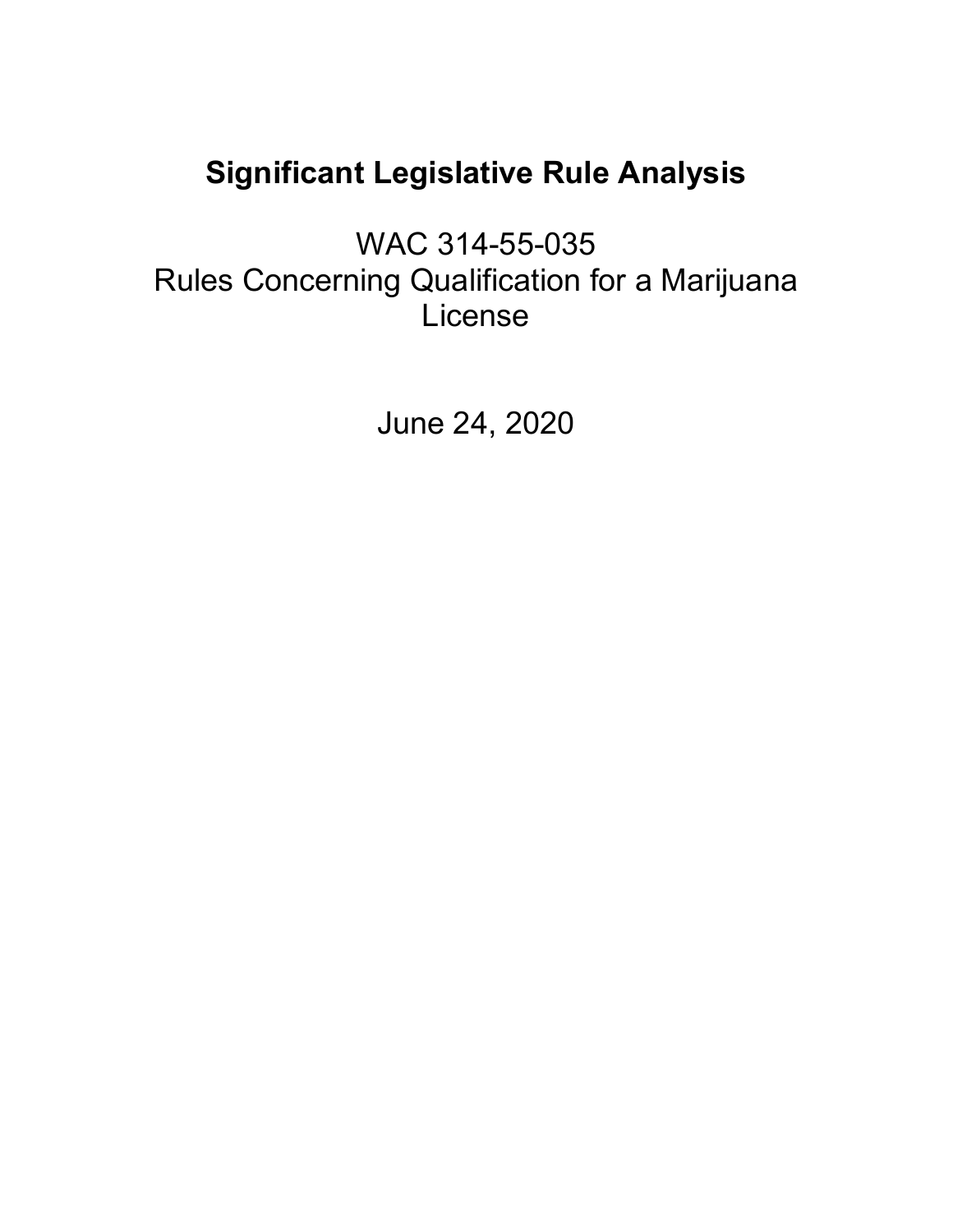#### **SECTON 1:**

#### **Describe the proposed rule, including a brief history of the issue, and explain why the proposed rule is needed.**

Existing WAC 314-55-035, describing qualifying for a marijuana license was established in late 2013, and last updated in March of 2016. Current rule provides that all Washington state marijuana licenses must be issued in the name or names of the true party or parties of interest. A true party of interest is currently described as a person who owns, participates in the management of, or otherwise receives a percentage of the profits of a marijuana business in exchange for a monetary loan or in exchange for their expertise in the marijuana business. True parties of interest are held responsible for the conduct of the business, and must undergo a financial investigation, criminal and civil background investigation, interviews, fingerprinting, and other requirements to successfully meet vetting requirements and become eligible for licensing.

True party of interest rules are designed to preclude the establishment of vertical integration, and the potential for criminal enterprise consistent with RCW 69.50.562(2)(b)(iii). Current rule provides that through the application and vetting process, LCB assures that funds entering the Washington State regulated market are not related to or derived from criminal enterprise, and are not vertically integrated among processors and producers. This is designed to discourage monopolies and organized crime.

In August 2018, LCB filed a robust CR102 consisting of omnibus rule changes to implement 2017 legislation. Revisions to WAC 314-55-035 were included in the proposal. At the public hearing on October 3, 2018, multiple stakeholders offered feedback, requesting additional, significant revisions to WAC 314-55-035. When the final rule package was presented to the Board in November, 2018, staff excluded WAC 314-55-035 from the adopted rules to allow for additional development and stakeholder engagement.

In January of 2019, House Bill (HB) 1794 was introduced that proposed amendments to RCW 69.50.395 concerning agreements between licensed marijuana businesses and other people and businesses, including royalty and licensing agreements relating to the use of intellectual property. Since there was potential for the substance of the bill to influence revisions being considered to WAC 314-55-035, the project was temporarily paused until the end of the legislative session. The bill was approved by the Governor on May 13, 2019, and became effective on July 28, 2019.

The proposed rules are the result of protracted, extensive stakeholder engagement that began in late 2018, was temporarily paused as a result of enacted legislation described above, and then realigned with the purpose and intent of penalty rule redesign project that implemented Senate Bill (SB) 5318.

The proposed rules accomplish the following:

• Modernizes the section title, redesigns and reorganizes the section structure;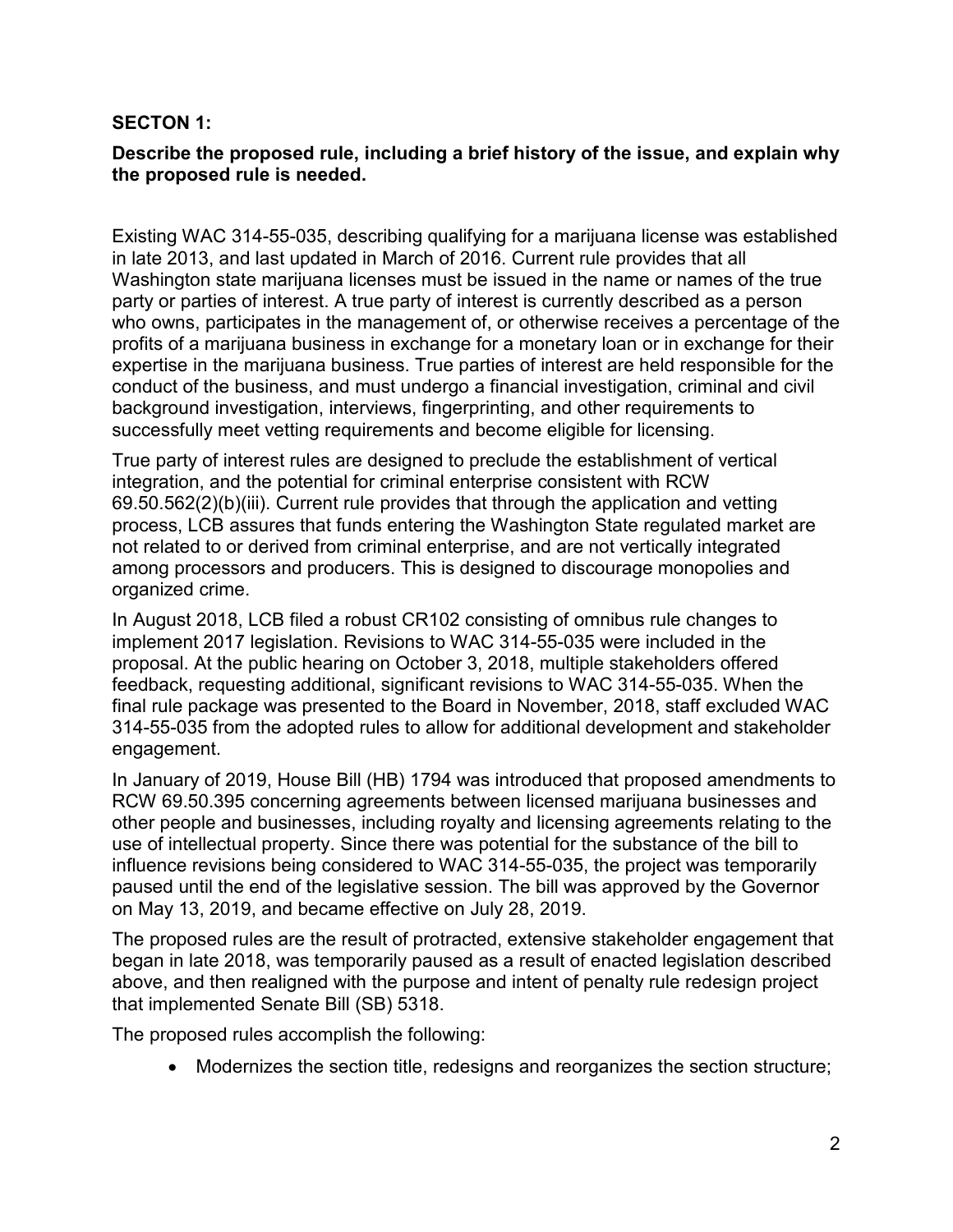- Modernizes language regarding which entities are considered to be true parties of interest;
- Removes the spousal vetting requirement;
- Expands definitions to include, "control," "financial institution," "gross profit," "net profit," and "revenue;"
- Clarifies and expands upon what persons or entities are not considered to be true party(ies) of interest;
- Describes the circumstances under which licensees must continue to disclose funds that will be invested in a licensed marijuana business;
- Incorporates reference to amendments to RCW 69.50.395 regarding disclosure agreements and intellectual property; and
- Establishes a new subsection to distinguish the requirements for financiers from that of true party(ies) of interest.

## **SECTION 2:**

#### **Is a Significant Analysis required for this rule?**

Under RCW 34.05.328(5)(a)(i), the WSLCB is not required to complete a significant analysis for this or any of its rules. However, RCW 34.05.328(5)(a)(ii) also provides that except as provided by applicable statute, significant analysis applies to any rule of any agency, if voluntarily made applicable by the agency.

The WSLCB voluntarily asserts that the proposed amendments to WAC 314-55-035(1), (2), (4), (5) and (7) meet the definition of legislatively significant as described in RCW 34.05.328(5)(c)(iii)(C) because they are rules other than procedural or interpretive rules that adopt new, or make significant amendments to a policy or regulatory program.

Proposed new subsection (3) regarding definitions is exempt because it does not meet the definition of significant rule under RCW 34.05.328(5)(c). Subsection (5) is exempt under RCW 34.05.328(5)(b)(iii) because it adopts and incorporates by reference without material change a Washington state statute.

For these reasons, the WSLCB voluntarily offers this significant analysis.

#### **SECTION 3:**

**Clearly state in detail the general goals and specific objectives of the statute that the rule implements.**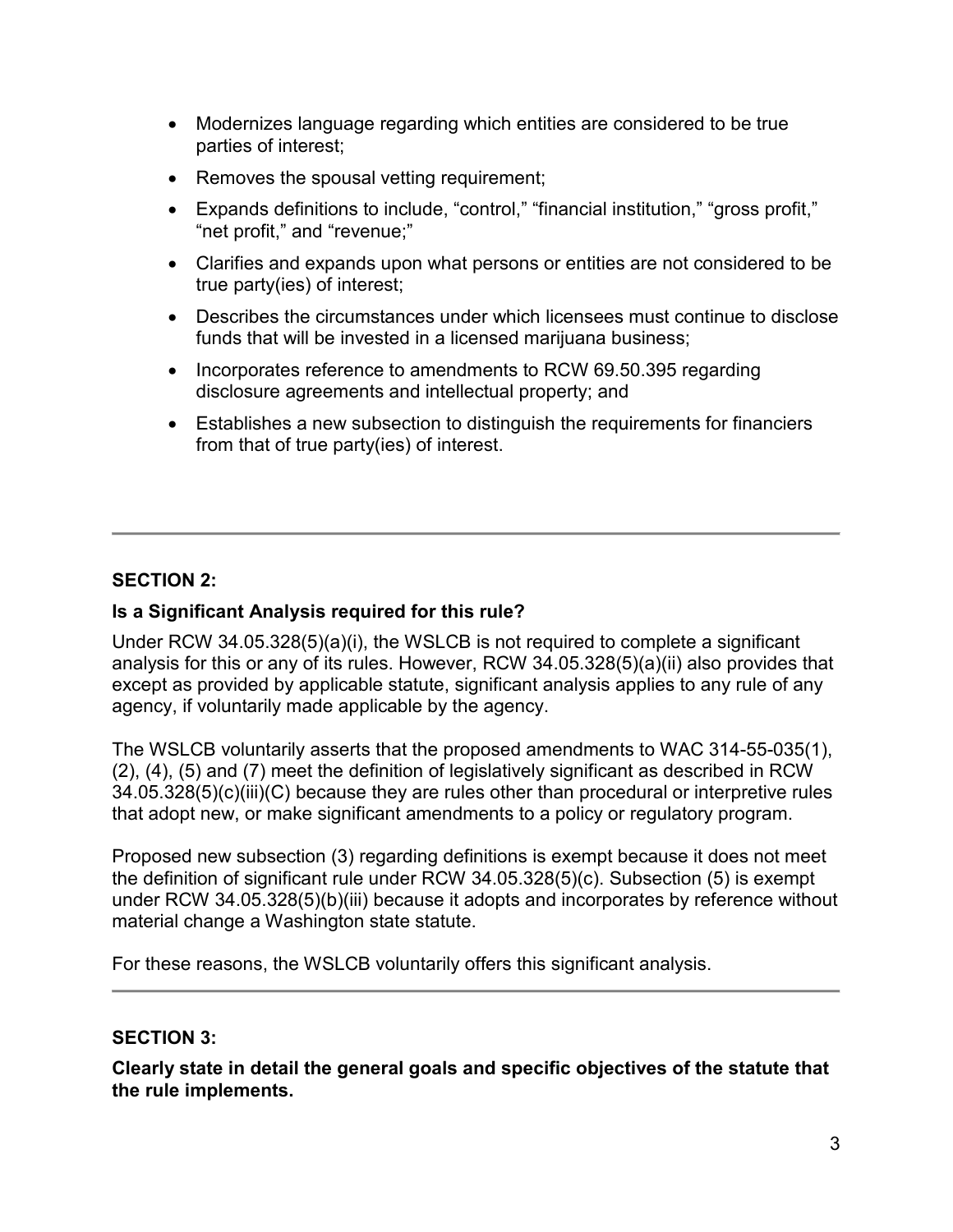The proposed rules implements chapter 69.50 RCW. This chapters codified Initiative 502 (2013), known as I-502.

The stated objective of I-502 was to "stop treating adult marijuana use as a crime and try a new approach" to achieve three specific goals, one of which was to bring marijuana into a tightly regulated, state-licensed system similar to that for controlling alcohol.

Similarly, HB 1794, codified in RCW 69.50.395 more broadly describes terminology referencing authorized agreements related to licensed marijuana businesses and trademarks, trade secrets, and other intellectual property, as well as the types of agreements covered, and the types of business entities that may be parties to any such agreement. These codified amendments respond to changes in agreements between licensed marijuana businesses with other people and businesses, including royalty and license agreements relating to the use of intellectual property.

The proposed rules implement the goals and objectives of chapter 69.50 RCW by revising and updating true party of interest rules to incorporate necessary statutory revisions and references while responding to the rapid growth and maturation of the regulated marijuana market, as well as changes in business and management structures over time.

#### **SECTION 4:**

**Explain how the department determined that the rule is needed to achieve these general goals and specific objectives. Analyze alternatives to rulemaking and the consequences of not adopting the rule.**

The proposed rules realize and embody the intent I-502 and ESHB 1794 by modernizing existing rules and establishing new standards, where appropriate, regarding qualifying for a marijuana license.

Rules are needed to establish clear guidance and enforceable standards for licensees, and assure consistent agency decision making.

#### **SECTION 5:**

**Explain how the agency determined that the probable benefits of the rule are greater than the probable costs, taking into account both the qualitative and quantitative benefits and costs and the specific directives of the statute being implemented.**

**1. WAC 314-55-035 – Qualifying for a marijuana license.**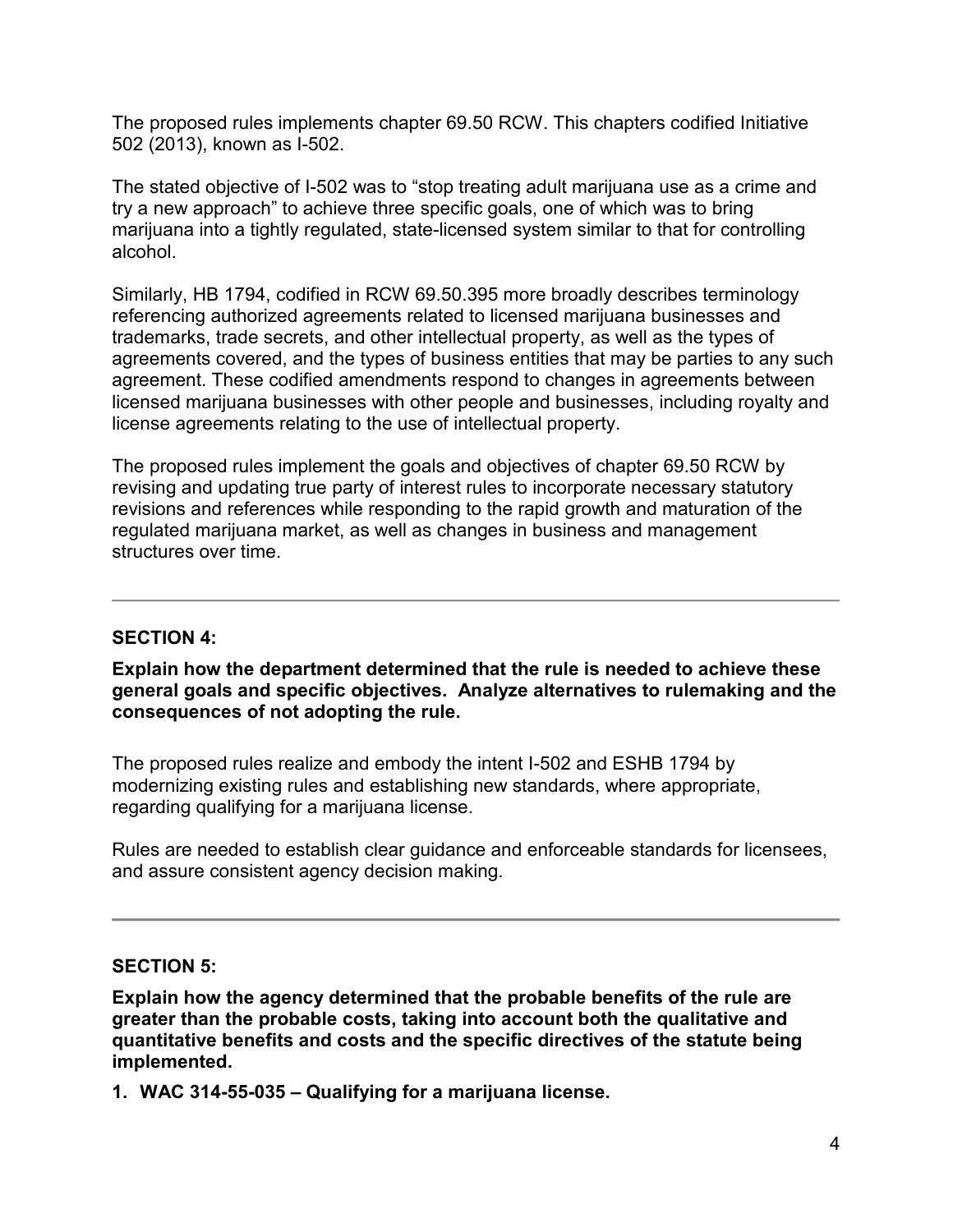## **Description of the proposed rule:**

Existing rule provides that a marijuana license must be issued in the name or names of the true party or parties of interest.

The proposed rule expands on this initial statement by adding language that the Board may conduct an investigation of any party who exercises control of the applicant's business operations, and that the investigation may include financial and criminal background investigation. The proposed additional language originally appeared in subsection (4) of existing rule, but was relocated to the introductory section since background investigation is more closely related to qualifying for a license, rather control of the business.

## **Cost/Benefit Analysis:**

There are no additional compliance costs or administrative burden related to this amended rule section. The cost of the background investigation is a pre-existing regular and customary part of the marijuana licensure process that has been in place since 2013. This amendment does not create new or impose additional compliance costs.

# **2. WAC 314-55-035(1) – True parties of interest.**

## **Description of the proposed rule:**

Existing rule identifies several true party of interest scenarios, along with examples of persons or entities who would qualify as a true party of interest under those scenarios. This initial framework served to guide the agency and marijuana licensees during the establishment of the I-502 system and for a limited period of time thereafter. However, the market has evolved since that time, and as a result of that evolution, licensees and others found the table to contain section headings, words and phrases that would benefit from clearer definition to better guide decision making.

The proposed rule accomplishes significant revision of this table, including reframing headings from "true parties of interest" and "person to be qualified" to "entity" and "true party of interest" to clearly demonstrate which entities are considered to be true party(ies) of interest. Publicly held corporations were removed from the table since the agency does not allow out of state ownership at this time.

More significantly, however, is the removal of the spousal vetting requirement. After extensive, protracted discussion with stakeholders regarding concerns related to this requirement, the agency determined that when assets of a business are or may be held jointly or as a community, the main focus is on business relationship and ownership interest rather than the "spousal" relationship.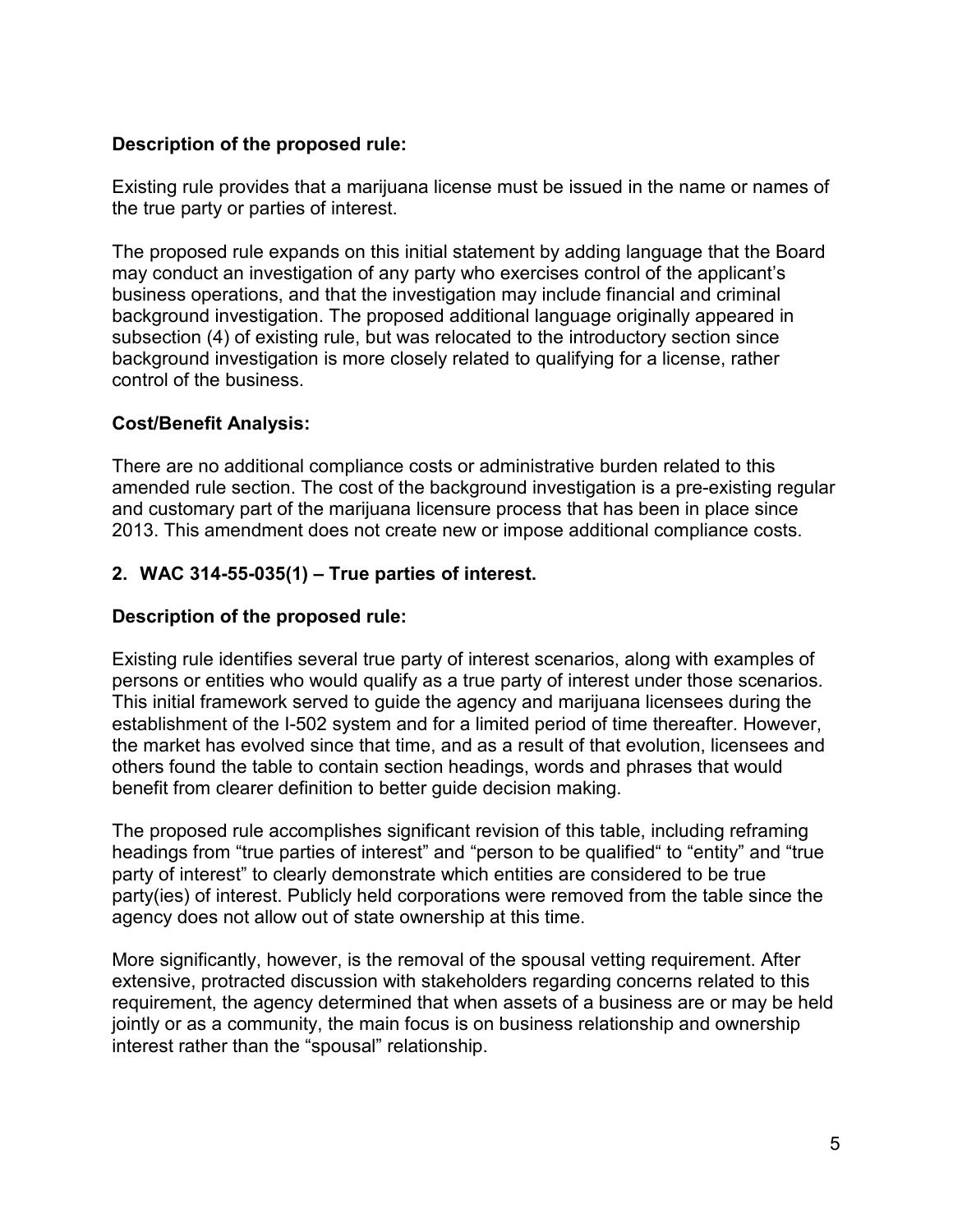WSLCB reasoned that true party of interest could be identified by business type alone, as provided in the revised table described above, and concentrate on who controls, or has a substantial interest in a license, including the nature of the business relationship, and ownership interest as opposed to whether or not one is a spouse. This will move the agency into a vetting process more reflective of the current landscape of ownership and control variances and arrangements, and aligns it with similarly situated community property states. For these reasons, the spousal vetting requirement was removed from the proposed rules.

## **Cost/Benefit Analysis:**

There are no additional compliance costs or administrative burden attributable to these proposed amendments. The rule proposal is anticipated to reduce compliance cost and administrative burden since the spousal vetting requirement would no longer be necessary. These amendments may benefit current and future licensees who have based, may base, or delay personal decisions on the current spousal vetting requirement.

#### **3. WAC 314-55-035(2) – Married couples.**

#### **Description of the proposed rule:**

Previous rule required spousal vetting under the premise that any property obtained by either spouse during marriage was considered to be community property. Under that premise, limitations on the number of licenses consistent with WAC 314-55-075(5), WAC 314-55-077(3), and WAC 314-55-079(3) applied to parties considered to be true parties of interest.

However, as noted above, the proposed rule concentrates on the nature of the business relationship and ownership interest as opposed to whether or not one is a spouse. Under that premise, married couples could potentially be considered as true parties of interest after attesting no interest in the license of their spouse, in up to ten retail licenses under WAC 314-55-079(3), six processor licenses under WAC 314-55-077(3) and six producer licenses under WAC 314-55-075(3).

This new section provides that a married couple may not be a true party of interest in more than five retail licenses, more than three producer or more than three processor licenses, consistent with the limitations in current rule.

#### **Cost/Benefit Analysis:**

There are no additional compliance costs or administrative burden related to this new rule section. The rule does not impose additional fees, administrative or regulatory burden, but rather clarifies and aligns the number of licenses a married couple may have an ownership interest in, consistent with existing rule.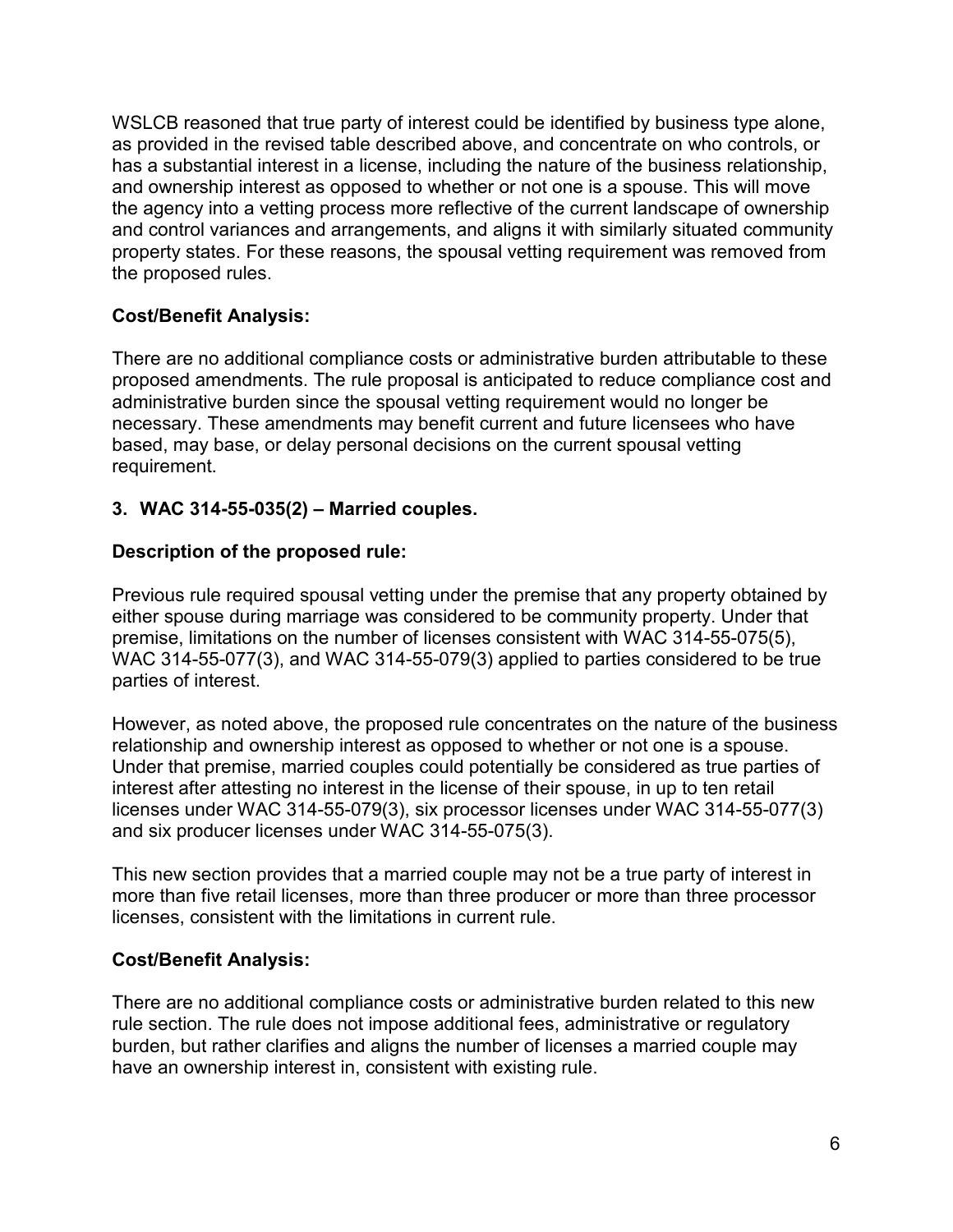#### **4. WAC 314-55-035(4) – Who and what is not considered to be a true party of interest.**

## **Description of the proposed rule:**

Existing subsection (2) describes who is not a true party of interest. The section has been renumbered and updated. Previously, three examples were provided of who is not considered to be a true party of interest, and notably this section mentions that a person or entity contracting with the applicant(s) to sell property, unless the contract holder exercises control over or participates in the management of the licensed business in not considered a true party of interest.

The proposed rule expands, updates, and clarifies this list, removes the reference to control, and offers seven examples of what entities are not considered to be true parties of interest, including but not limited to financial institutions, persons who receive bonuses or commissions based on sales, consultants receiving flat or hourly rate compensation under a written contractual agreement.

The term "control" was relocated to the definition section of the proposal. Previously undefined in this existing rule section, the proposal provides that "control" means the power to independently order, or direct the management, managers, or policies of a licensed business, and is applied in this section.

#### **Cost/Benefit Analysis:**

There are no additional compliance costs or administrative burden related to this new rule section. The rule does not impose additional fees, administrative or regulatory burden, but rather clarifies who is not considered to be a true party of interest, and provides the agency the flexibility to consider scenarios beyond what is explicitly provided in rule. Licensees will benefit from clear guidance, and rules that offer the agency agility to respond to business arrangement evolution.

## **5. WAC 314-55-035(5) – Notification.**

## **Description of proposed rule:**

Current rule provides that after licensure, a true party of interest, including financiers, must continue to disclose the source of funds for all moneys invested in the licensed business. The WSLCB must approve these funds prior to investing them into the business.

In December 2018, the Board approved Board Interim Policy 06-2018 for several reasons. First, pre-vetting funds can take up to fifty days or sometimes longer, depending on the complexity of the funding and the responsiveness of the applicants. Licensees and their representatives asked the WSLCB to address concerns about the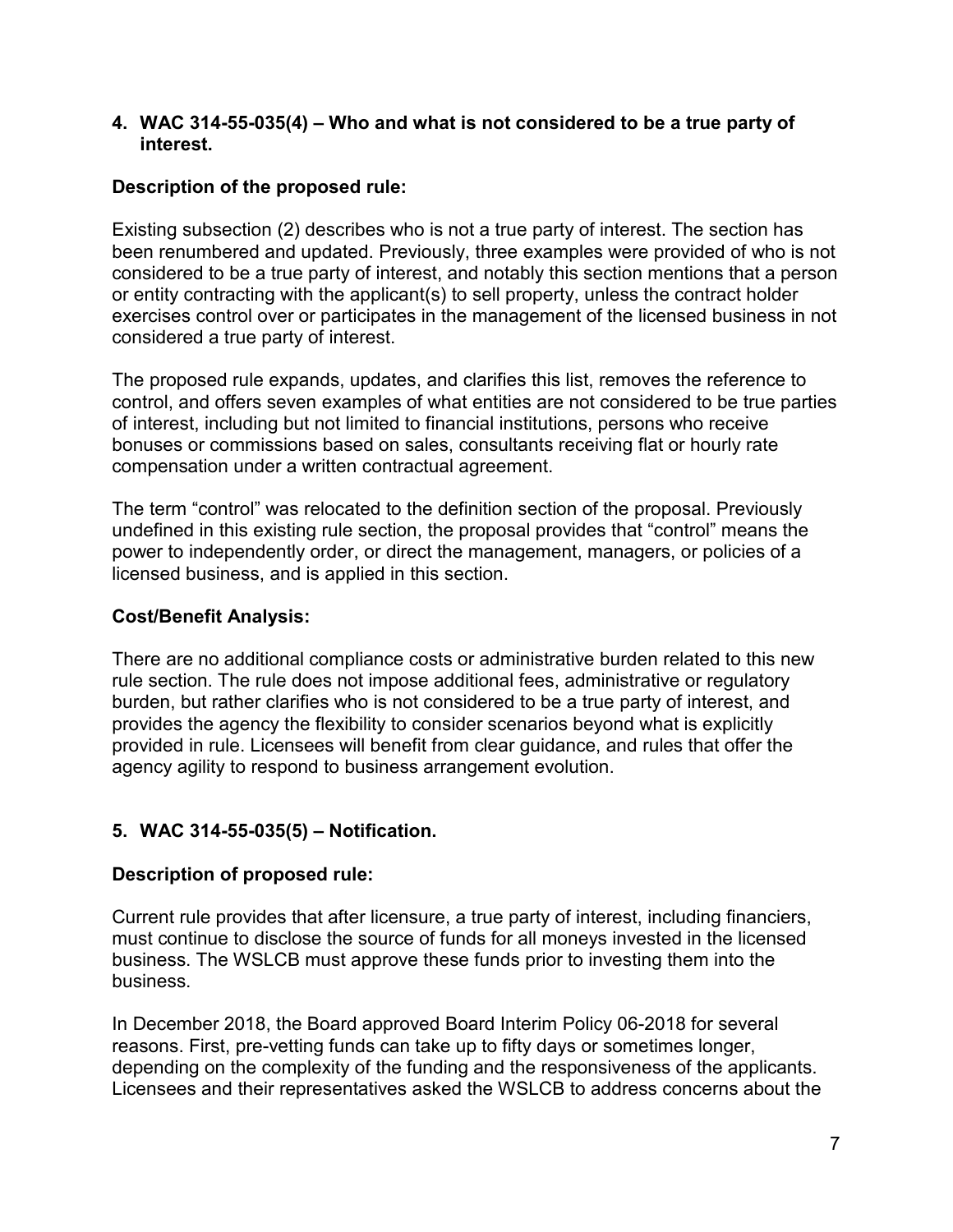length of time it takes for them to use their own funds to support their licensed marijuana businesses. In some cases, applicants need immediate access to funds to support their business expenses. While vetting the source of funds remains a high priority to the WSLCB, the agency also recognized that applicants may be allowed to invest their own money in their businesses at the same time the agency is vetting the source of funds.

LCB assures that funds entering the Washington State regulated market are not related to or derived from criminal enterprise, and are not vertically integrated among processors and producers

To assure that funds entering the Washington State regulated are not related to or derived from criminal enterprise, the application was revised in late 2018 to reflect licensee recognition that no funds from these sources could be used to fund or be invested in licensed marijuana businesses.

Consistent with WAC 314-55-050(6), a license may be revoked "if the source of funds identified by the applicant to be used for the acquisition, startup and operation of the business is questionable, unverifiable, or determined by the WSLCB to be gained in a manner which is in violation of law." If these rules are adopted, this Board Interim Policy will be withdrawn.

The proposed rules incorporate this allowance, and further clarifies the circumstances under which licensees must disclose the source of funds invested in a marijuana business.

## **Cost/Benefit Analysis:**

There are no additional compliance costs or administrative burden related to this new rule section. The rule does not impose additional fees, administrative or regulatory burden, but rather clarifies and expands the circumstances under which licensees must disclose the sources of funds to be invested in licensed marijuana businesses. Licensees will benefit from clear guidance, and such guidance supports licensee compliance success.

## **6. WAC 314-55-035(7) – Financiers.**

#### **Description of the proposed rule:**

Addressed as subsection (3), current rule provides that the LCB "…will conduct a financial investigation as well as a criminal background of financiers."

Prospective investors in a marijuana business, or financiers, do not need to meet residency requirements. However, even resident financiers cannot share in profits from the business nor are they permitted to exercise control over the operations of the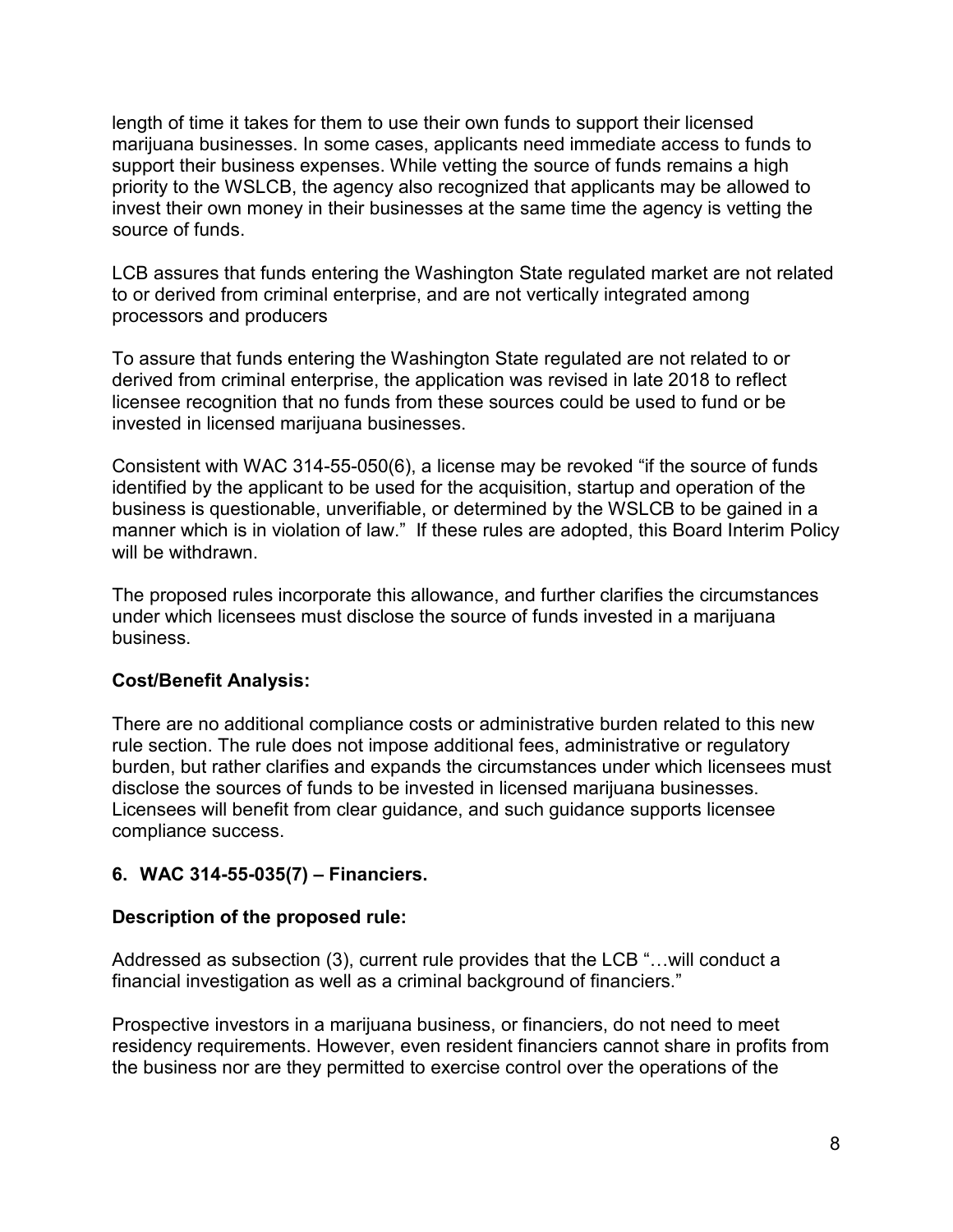business. Non-resident financers are limited to receiving only a basic return on investment, as if they have given a personal loan to the company.

Financiers, or investors in marijuana business are not considered true parties of interest as long as they do not share in the profits of the business or exercise control over the business. Financiers are also required to undergo a financial investigation as well as a criminal background investigation for the LCB to permit the party to finance a marijuana company.

The proposed rule substantially expands on existing language, connects the definition of financier with WAC 314-55-010(11), and clarifies the circumstances under which a financier may be considered a true party of interest.

# **Cost/Benefit Analysis:**

There are no additional compliance costs or administrative burden related to this new rule section. The rule does not impose additional fees, administrative or regulatory burden, but rather clarifies and expands clarifies the circumstances under which a financier may be considered a true party of interest. Licensees will benefit from clear guidance, and such guidance supports licensee compliance success.

# **SECTION 6:**

**Identify alternative versions of the rule that were considered, and explain how the agency determined that the rule being adopted is the least burdensome alternative for those required to comply with it that will achieve the general goals and specific objectives stated previously.**

# *Rule Development and Stakeholder Engagement Process*

As noted above, the proposed rules are the product of a protracted rule development process that began in November of 2018, paused during the 2019 legislative session in response to the introduction of HB 1794, and restarted in July 2019. Initially, the WSLCB had hoped to develop these rules along with the penalty reform rule project implementing HB 5318. Unfortunately, that was not possible given the complexity of this subject, the desire to complete the penalty reform rules, and the multiple perspectives on TPI that emerged during the course of discussion.

The WSLCB's stakeholder engagement process encouraged parties to:

- Identify burdensome areas of existing and proposed rules;
- Propose initial or draft rule changes; and
- Refine those changes.

From August 2019 to February 2020, WSLCB hosted multiple meetings, engaging the same group of industry members and their representatives who worked on the development of the penalty rule redesign that began in March 2019. A Listen and Learn session was scheduled for early March 2020, but this session was postponed based on the Washington State response to the COVID-19 pandemic. A Listen and Learn session was held virtually in May 2020 after messaging was delivered by GovDelivery in early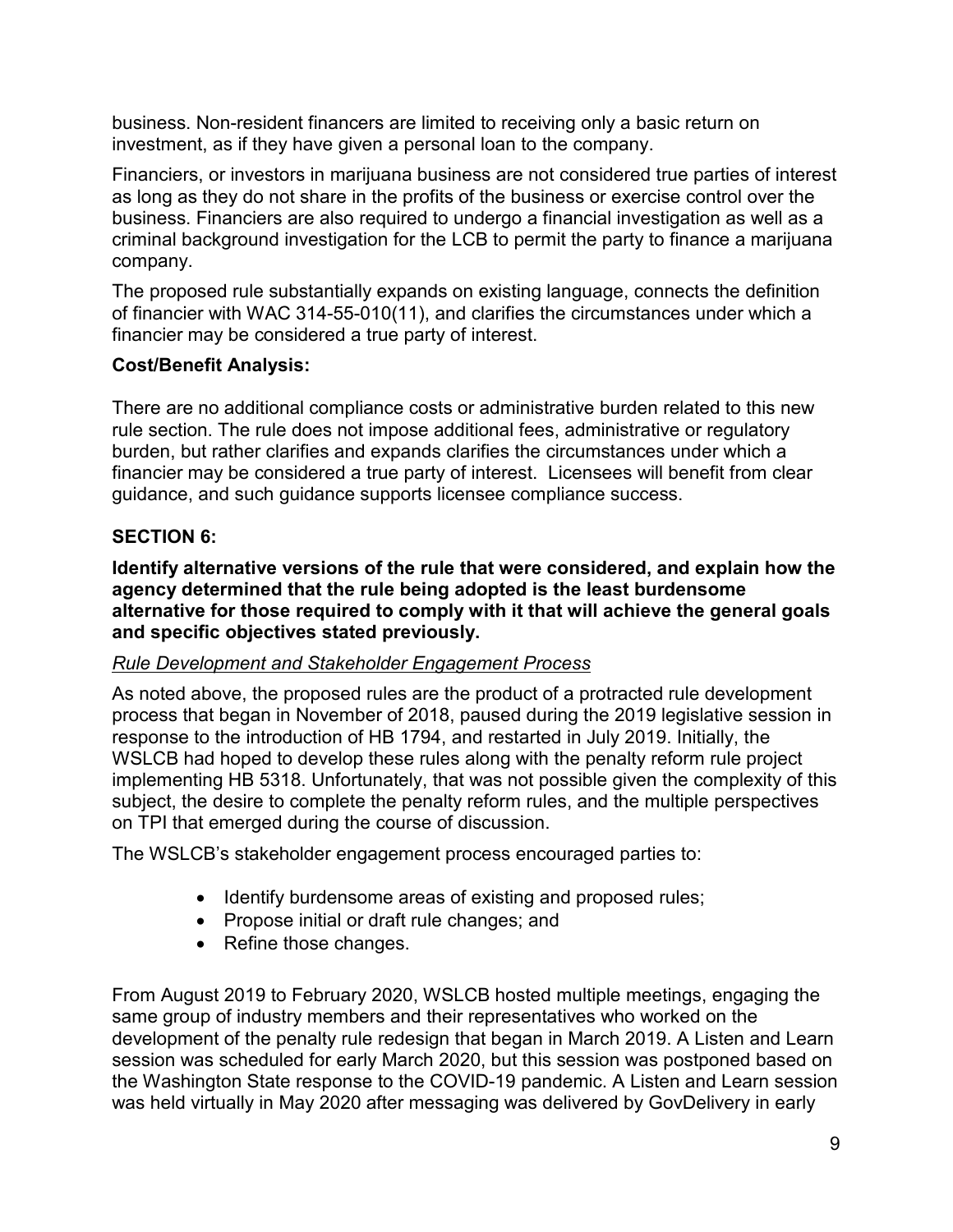May. The session was well attended by over sixty participants. Comments received from that session are attached hereto. While these comments are considered informal because they were received before the CR102 was filed, WSLCB offers these here to demonstrate the interest and broad range of perspectives presented during this session.

WSLCB considered these comments, and made a number of revisions to the draft conceptual rules offered at the May 20, 2020 Listen and Learn session based on these comments. The proposed rules are a result of this iterative and inclusive process.

Summarized below is a brief description of the main discussion topic that emerged during the Listen and Learn session related to the proposed rule set, and how the agency collaborated with stakeholders to mitigate potential burden associated with rule compliance:

| <i><u><b>Issue</b></u></i> | <b>Potential Burden</b>                                                                                                                                                                                                                                                                                                                                                                                                                                                                                              | <b>Mitigation Strategy</b>                                                                                                                                                                                                                                                                                                                                                                                                                                                                                                    |
|----------------------------|----------------------------------------------------------------------------------------------------------------------------------------------------------------------------------------------------------------------------------------------------------------------------------------------------------------------------------------------------------------------------------------------------------------------------------------------------------------------------------------------------------------------|-------------------------------------------------------------------------------------------------------------------------------------------------------------------------------------------------------------------------------------------------------------------------------------------------------------------------------------------------------------------------------------------------------------------------------------------------------------------------------------------------------------------------------|
| Definition of "control"    | An overly prescriptive definition of may result<br>in a variety of unintended consequences,<br>including but not limited to disproportionate<br>impact on the smallest marijuana businesses,<br>and result in suboptimal outcomes when<br>applied to this specific industry that<br>continues to rapidly evolve. Prescriptive<br>regulations do not support the goals and<br>objectives of chapter 69.50 RCW, and instead<br>impose special interest solutions on all that<br>benefit a limited number of licensees. | The benefit of a rule must justify its burden.<br>Here, after many months of exhaustive<br>discussion with industry members and their<br>representatives, the WSLCB opted for a less<br>prescriptive definition to plainly, and broadly<br>describe "control" in this context. This<br>definition closely aligns with other states,<br>and in alignment with industry members,<br>WSLCB prefers to encourage disclosure<br>rather than imposing prescriptive regulations<br>that limit, rather than encourage,<br>compliance. |

#### **SECTION 7:**

**Determine that the rule does not require those to whom it applies to take an action that violates requirements of another federal or state law.** 

The rules do not require those to whom it applies to take action that violates requirements of federal or state law.

#### **SECTION 8:**

**Determine that the rule does not impose more stringent performance requirements on private entities than on public entities unless required to do so by federal or state law.**

The rules do not impose more stringent performance requirements on private entities than on public entities.

**SECTION 9:**